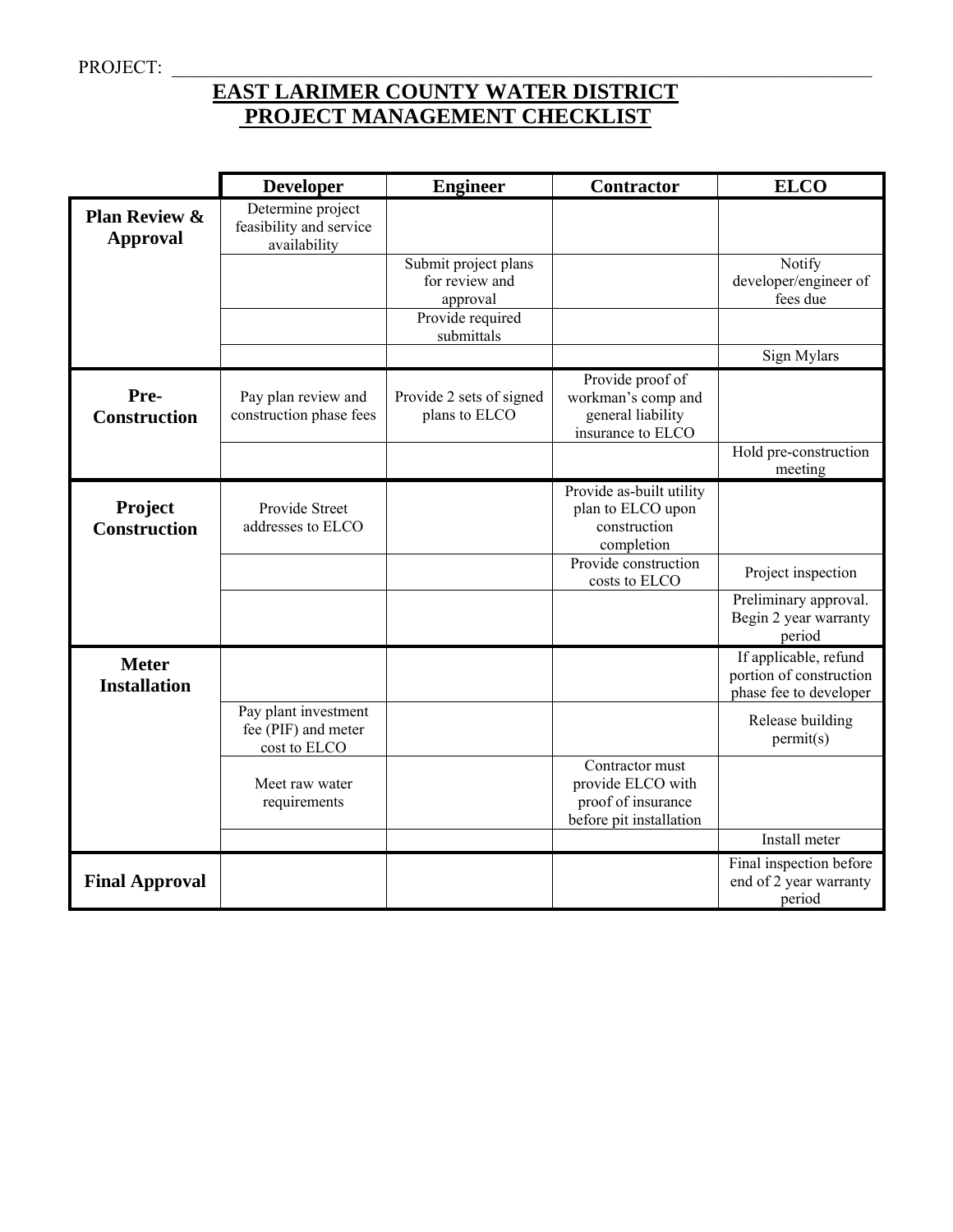# **EAST LARIMER COUNTY WATER DISTRICT CHECKLIST FOR PLAN REVIEW, INSPECTION AND ACCEPTANCE OF NEW WATER LINES**

## **SUBMITTALS**

#### **Plan Review (due prior to signing mylars):**

- Engineer One  $(1)$  set of unsigned utility plans, held until ELCO has received 2 sets of signed plans
- $\Box$  Engineer One (1) hard copy and one (1) AutoCAD version of the filing plat (if applicable)

#### **Pre-construction (due prior to ELCO pre-construction meeting)**

- $\Box$  Engineer Two (2) sets of signed plans
- Developer Payment of construction and plan review fees
- $\Box$  Contractor Provide to ELCO proof of workman's compensation and general liability insurance

#### **Project Construction (due prior to giving preliminary approval to the project)**

- Contractor/Engineer One (1) copy of as-built utility plans
- Developer Street addresses for all new lots within the project
- $\Box$  Contractor Construction costs for all labor and material that went into the project

#### **Meter Installation (due prior to the installation of any water meter)**

- Developer Plant Investment Fee (PIF) must be paid
- Developer Meter costs must be paid
- $\Box$  Developer Raw water requirements must be satisfied

### **PRE-CONSTRUCTION**

| <b>Contractor Name:</b>             |                                            |  |
|-------------------------------------|--------------------------------------------|--|
| Contractor Address: _               |                                            |  |
| Representative:                     | Telephone:                                 |  |
| Pre-construction Meeting            | By: $\qquad \qquad$<br>Date:               |  |
| Approved construction plans         | Road access permit(s)                      |  |
| Construction schedule               | Standard construction specifications       |  |
| Special conditions                  | Field Change Orders and As-Built recording |  |
| Plan Review Fees Paid               | Contractor's License                       |  |
| <b>Construction Phase Fees Paid</b> | Proof of Insurance                         |  |

**NOTE: Effective May 1, 1994 all contractors installing utility improvements within the East Larimer County Water District must be licensed within the City of Fort Collins, City of Loveland or City of Greeley. Evidence of such license must be submitted in writing prior to commencing any construction of improvements to be approved for acceptance by the District.** 

### **CONSTRUCTION**

| Chlorination test $&$ approval    | $\mathbf{B} \mathbf{v}$ | Date: |
|-----------------------------------|-------------------------|-------|
| Pressure test & approval          | Bv:                     | Date: |
| Bacteriological test & approval   | $\mathbf{By:}$          | Date: |
| Soil compaction tests & approval  | $\rm\,By:$              | Date: |
| Continuity check of locate wiring | Bv:                     | Date: |
| Field inspection for approval     | Bv:                     | Date: |